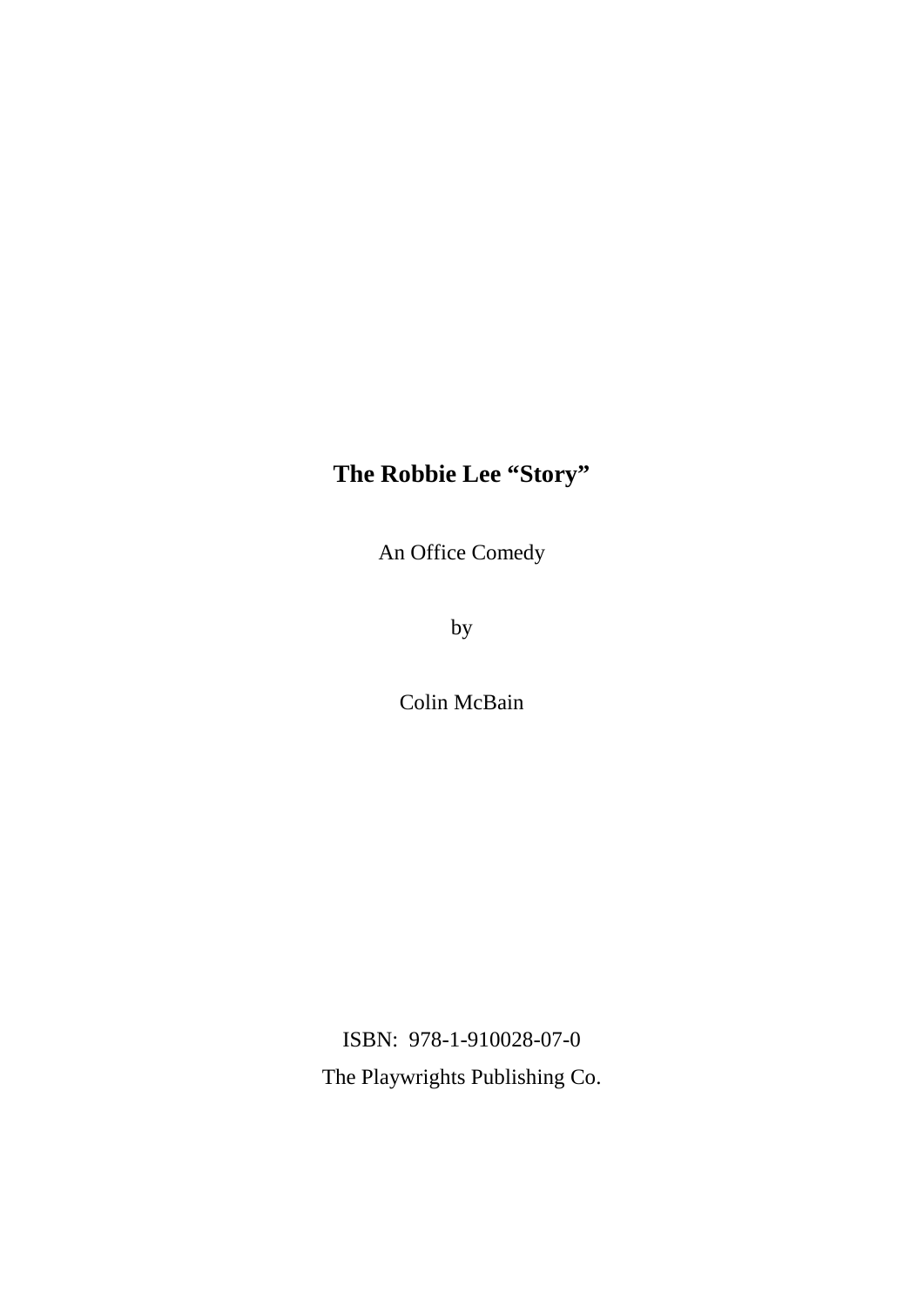Performances or readings of this play may not legally take place before an audience without a licence obtainable on application to:

> The Playwrights Publishing Co., 70 Nottingham Road, Burton Joyce, Nottingham, U.K., [44] (0)1159-313356 playwrightspublishingco@yahoo.com

To avoid possible disappointment, application should be made, preferably in writing, as early as possible, stating: -

- (i) Name and address of applicant
- (ii) Name and address of Society;
- (iii) Name and address of theatre or hall where performance(s) would be held;
- (iv) Times and dates of performances.

A fee will be charged for this licence which must be paid prior to the first performance otherwise the licence is automatically cancelled and the performance becomes illegal.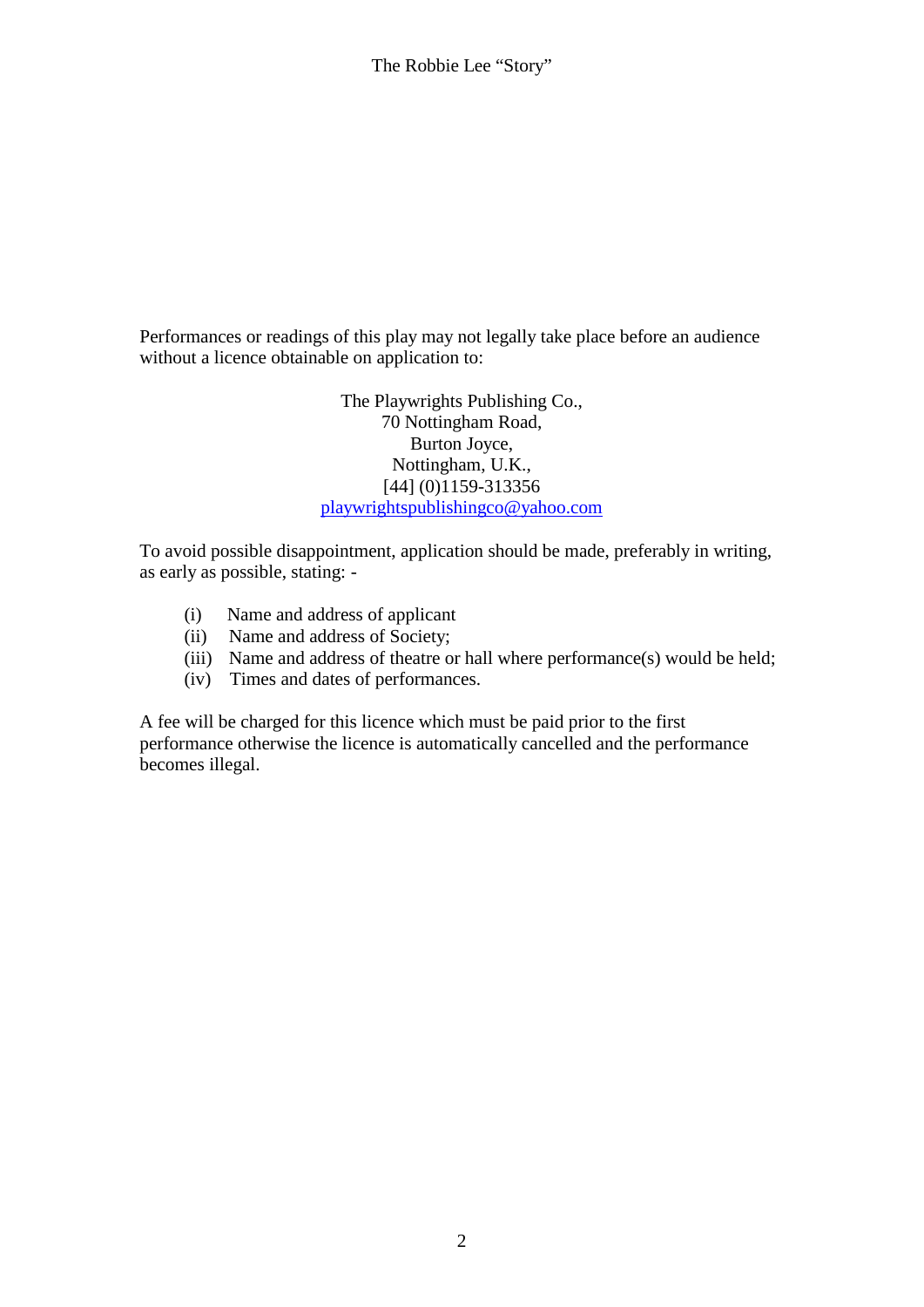### *Cast*

**Stephen / Robbie Lee** - M, 20s-30s - Office worker

**Jack** - M, 20s-30s - Stephen's work colleague to his right

**Claire** - F, 20s-30s - Stephen's work colleague to his left

**Pat** - F, 40s-50s - Stephen's boss

- **Various M** Voiceover, Shicagow Watsen, Marl Sprickleglinck, Stratford Schlunkel, male Interviewers, male voice, Ireland, Jeremy Thickface, Jared
- **Various F** Krisanthumaum Terri, female paparazzo, female Interviewers, speed dating participants, Jessingdale Slinkerfact, Annie Grey, Agnieszka, Hannah

(The VOICEOVERS can be male or female but should be recorded.)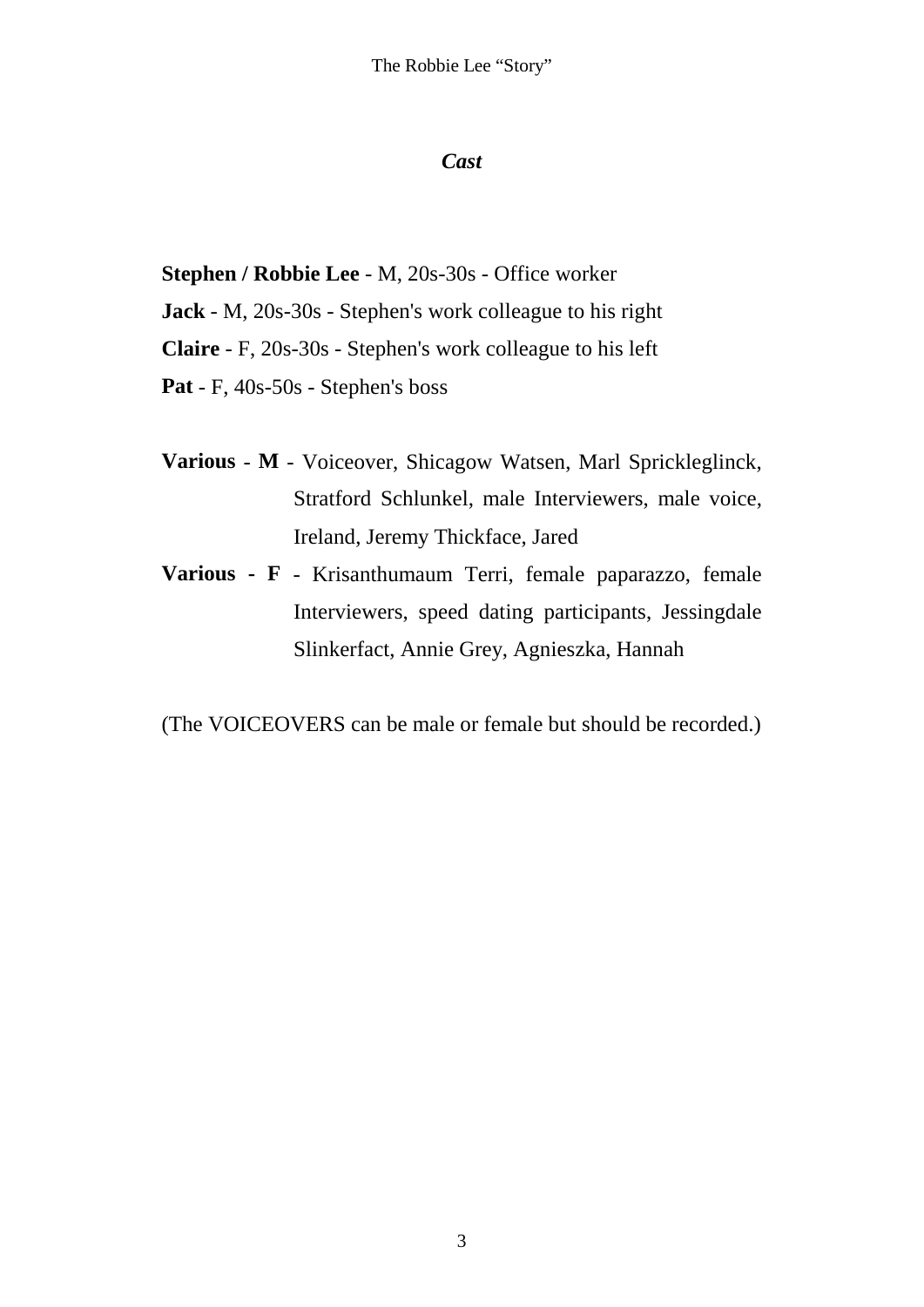# *Synopsis of Scenes*

ACT I scene 1 - The *AmeriTainment Daily* studio ACT I scene 2 - Stephen's office desk ACT I scene 3 - *The Marl Sprickleglink Show* studio ACT I scene 4 - Stephen's office desk ACT I scene 5 - *Fame Fatale* studio ACT I scene 6 - Job interview room ACT I scene 7 - Stephen's office desk ACT I scene 8 - Job interview room 2 ACT I scene 9 - Stephen's office desk ACT I scene 10 - Table at a bar ACT I scene 11 - Stephen's office desk ACT I scene 12 - *U-Ask-A* studio ACT I scene 13 - Stephen's office desk ACT I scene 14 - Pat's living room ACT I scene 15 - Stephen's office desk ACT I scene 16 - The *AmeriTainment Daily* studio ACT I scene 17 - Stephen's office desk ACT I scene 18 - Annie Grey's sitting room ACT I scene 19 - Stephen's office desk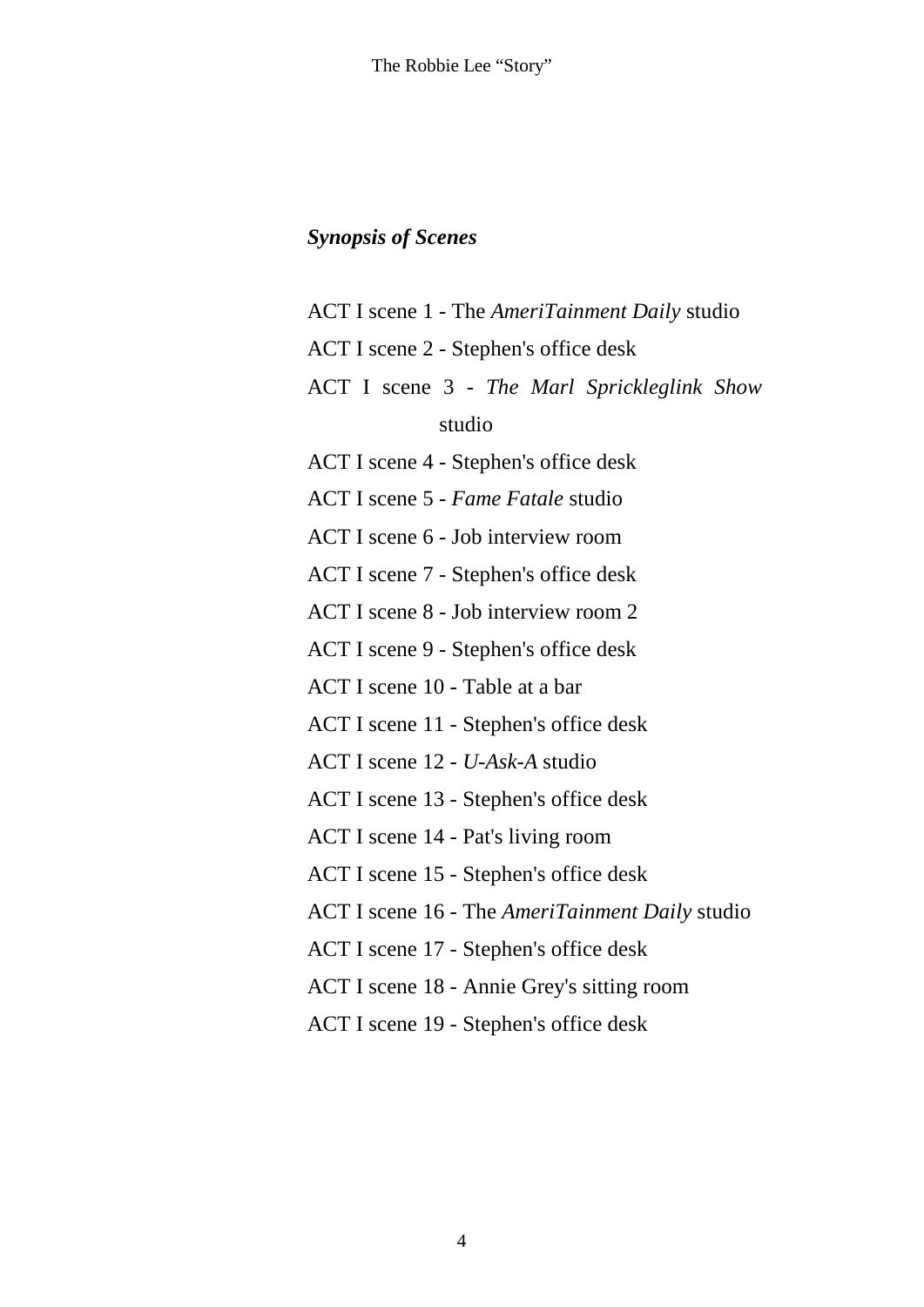- ACT II scene 1 Green room of a TV studio
- ACT II scene 2 Stephen's office desk
- ACT II scene 3 Female toilets at Stephen's workplace
- ACT II scene 4 Stephen's office desk
- ACT II scene 5 *Fame Fatale* studio
- ACT II scene 6 Stephen's office desk
- ACT II scene 7 Job interview room 3
- ACT II scene 8 Stephen's office desk
- ACT II scene 9 *The Marl Sprickleglink Show* studio
- ACT II scene 10 Stephen's office desk
- ACT II scene 11 The *AmeriTainment Daily* studio
- ACT II scene 12 Stephen's office desk
- ACT II scene 13 Job interview room 4
- ACT II scene 14 Stephen's office desk
- ACT II scene 15 Restaurant
- ACT II scene 16 Stephen's office desk
- ACT II scene 17 The *AmeriTainment Daily* studio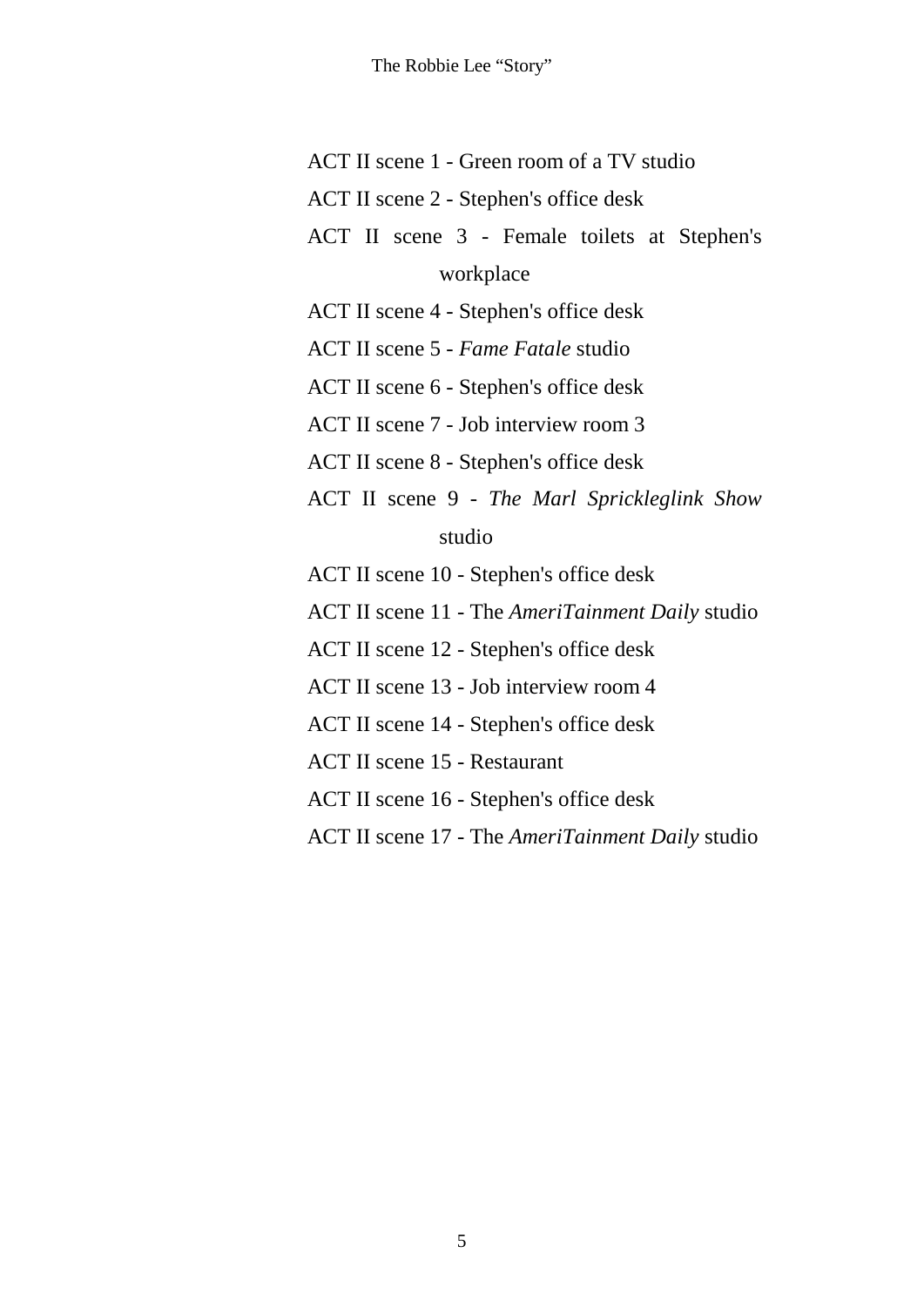*Time: The present Setting: An office building in a generic city (stage R), and various places around the world (stage L).*

## **ACT I Scene 1**

*There are three desks next to each other R with three chairs and three PCs on each desk. These can just be a monitor with a keyboard and a computer mouse for each desk. One desk & two chairs L. Music: the opening titles of "AmeriTainment Daily", an American celebrity news show. The presenters - KRISANTHUMAUM and SHICAGOW - stand in a pose L.*

- **VOICEOVER:** It's "AmeriTainment Daily", with Krisanthumaum Terri, and Shicagow Watsen.
- **KRISANTHUMAUM:** He's tipped to be one of Hollywood's biggest rising stars, according to "Americeleb Magazine". And now, Robbie Lee is about to make it to the big time. Already entertaining viewers with his comedy performances on Nickelodeon's smash hit, "Derek's Got A Brand New Screwdriver", and wowing the crowds with his singing and dance moves in the recently-released made-for-TV movie, "Camp Rock 3: I Got A Bad Boogie About This", Robbie Lee could soon become one of the biggest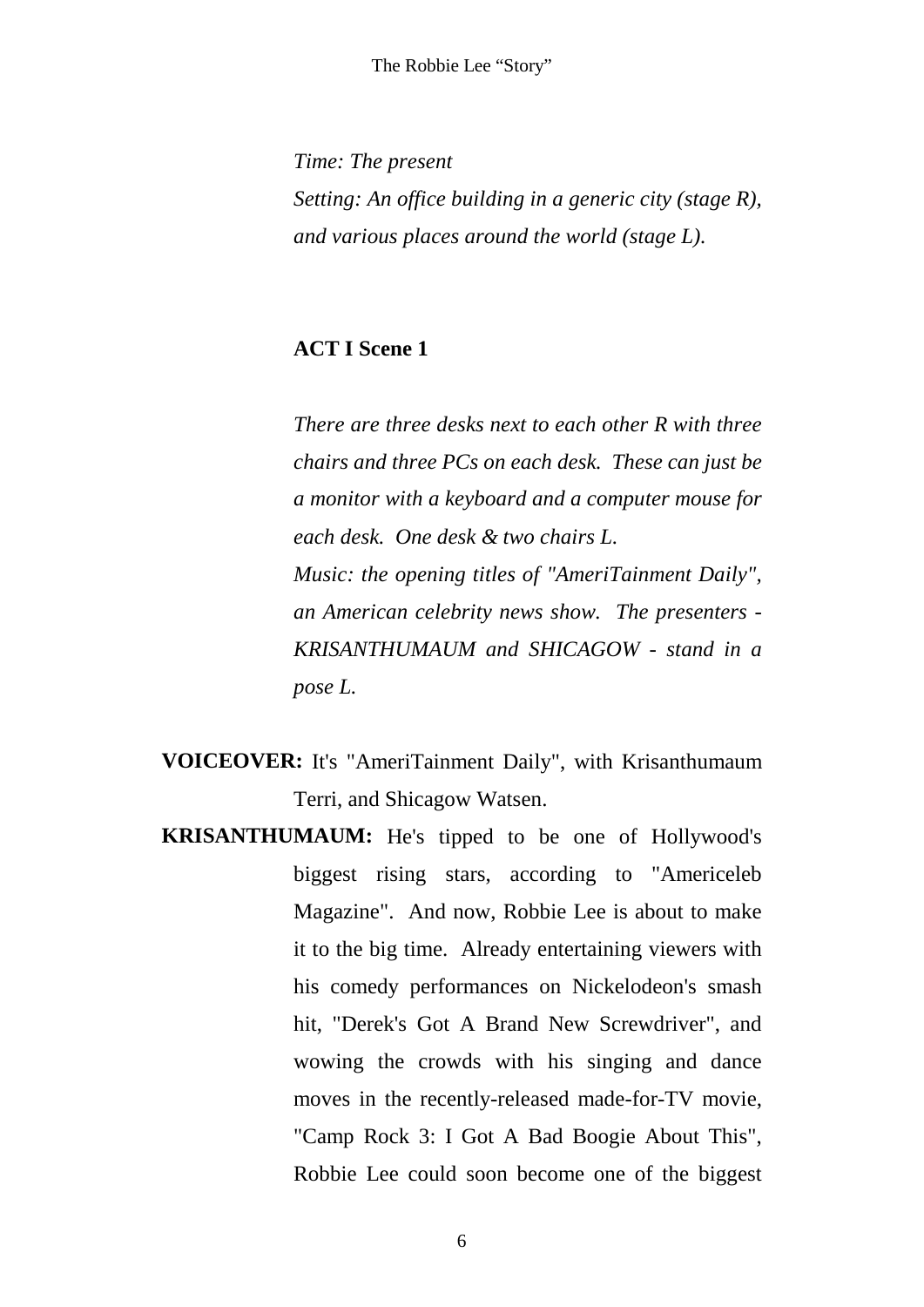celebrities in America. And all despite the fact that he's Scotch-ish.

- **SHICAGOW:** Yep, you heard it, folks. Robbie Lee is, in fact, from a place called Edin-boo-row - it's the capital city of the northern part of England - but that hasn't stopped him from making big waves in front of US audiences.
- **KRISANTHUMAUM:** So watch out, Billy Connolly. Step aside, Kevin McKidd. And go screw yourself, Gerard Butler, 'cos there's a new Scotch person stealing your foreign thunder.

# **Scene 2**

*PAT stands by the desks R as JACK and CLAIRE sit by their computers, working. STEPHEN sits at the middle desk, daydreaming.*

- **PAT:** Stephen!
- **STEPHEN:** Uh...! What?!
- **PAT:** Loafing around again, I see?
- **STEPHEN:** Well, no, not really, I was just-
- **PAT:** I have just about had enough of your idleness, Steve, loafing around, not doing your work. It's an affront to decent, hard-working people like Jack and Claire here. *(Motions to JACK and CLAIRE, working at their computers.)*
- **STEPHEN:** Okay, Pat.
- **PAT:** I would have thought that in this day and age, with the jobs market and the economy the way it is, you'd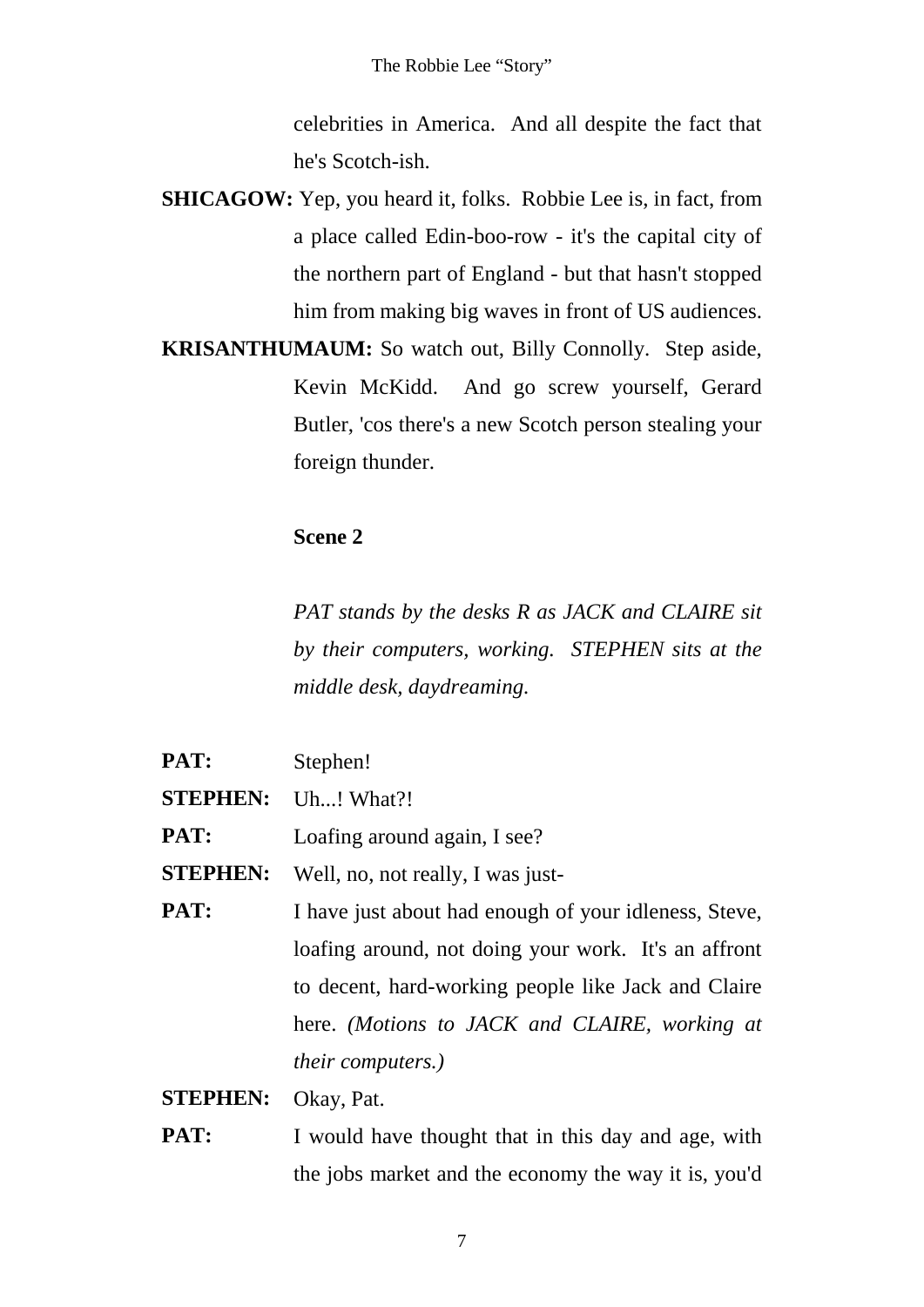care more about your work than to shirk your duties so blatantly. Don't you agree?

- **STEPHEN:** Yes, Pat.
- **PAT:** I thought as much. I want you to think about that while I go and have my lunch. There's a Beef Lasagne Ready Meal residing in my lunchbox and I refuse to let it lose any more freshness than it ought to.

*(PAT goes to exit R before turning back.) (To JACK and CLAIRE:)* And no slacking while I'm away!

*(PAT exits R. STEPHEN sighs.)*

- **JACK:** You got any chewing gum?
- **STEPHEN:** No, I don't eat... (chewing gum.)

**JACK:** I'm speaking to Claire.

- **CLAIRE:** No, I don't. I'm giving up chewing gum. Says in Tatler magazine it damages your teeth.
- **JACK:** Tatler? What the huck's that?
- **CLAIRE:** It's a magazine for people like me, who strive to better themselves through the aspirations of the upper classes.

**JACK:** Sounds like a euphemism for your muff. *(STEPHEN and CLAIRE react to his comment. Pause as all three work on their computers.)* What's another word for "interested"? *(Short pause.)* (To STEPHEN**:**) Oi!

**STEPHEN:** Oh sorry, Jack. I thought you were speaking to Claire(!)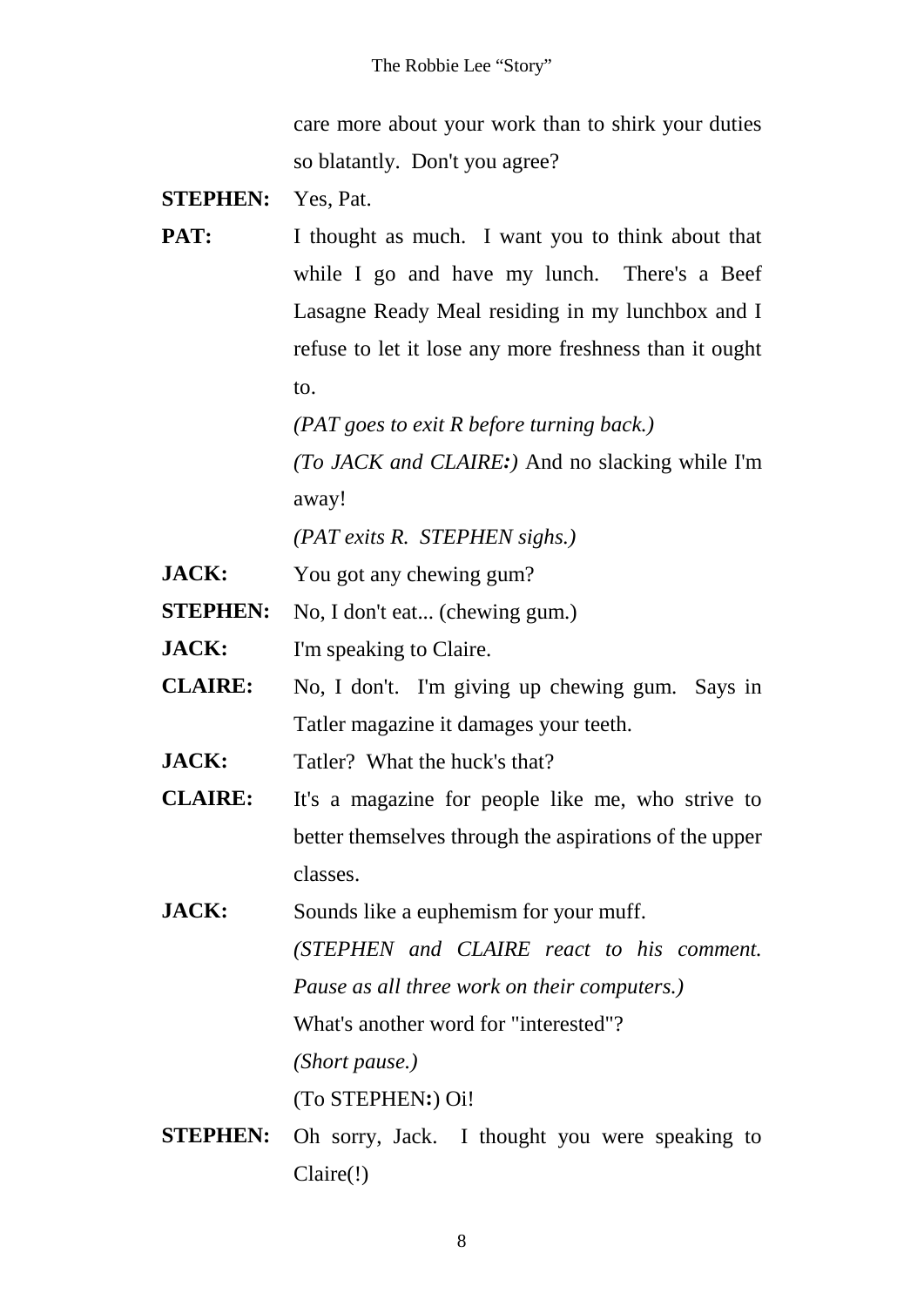- **JACK:** Stop being a prick, Steve. I said, what's another word for "interested"?
- **STEPHEN:** First of all, it's "Stephen", not "Steve". I've been working here for almost a year, I've told you several times I don't like being called "Steve", and secondly-
- **JACK:** Yeah, yeah, and I'm huckin' inconsolable. What's another word for "interested"?
- **STEPHEN:** *(Sighs.)* What's it for?
- **JACK:** I'm just filling in a form, that's all. *(STEPHEN looks at JACK's computer screen.)*
- **STEPHEN:** That's a dating website!
- **JACK:** Ave. And?
- **STEPHEN:** But... aren't you supposed to be doing your work?
- **JACK:** Yeah, I am. I'm trying to think of a word that's better than "interested". That's work, isn't it?
- **STEPHEN:** Well, no, not really.
- **JACK:** Look, I can't exactly put in "gaggin' for a shag", can I?
- **STEPHEN:** Oh, god.

**JACK:** What's another word for "interested"?

**STEPHEN:** How about something like... (keen?)

**JACK:** *I'm speaking to Claire!*

**CLAIRE:** You shouldn't be wasting time on these kind of sites. You're better off getting out there and meeting people instead of hiding behind a computer screen. It's creepy.

**JACK:** I said, what's another word for... ("interested"?)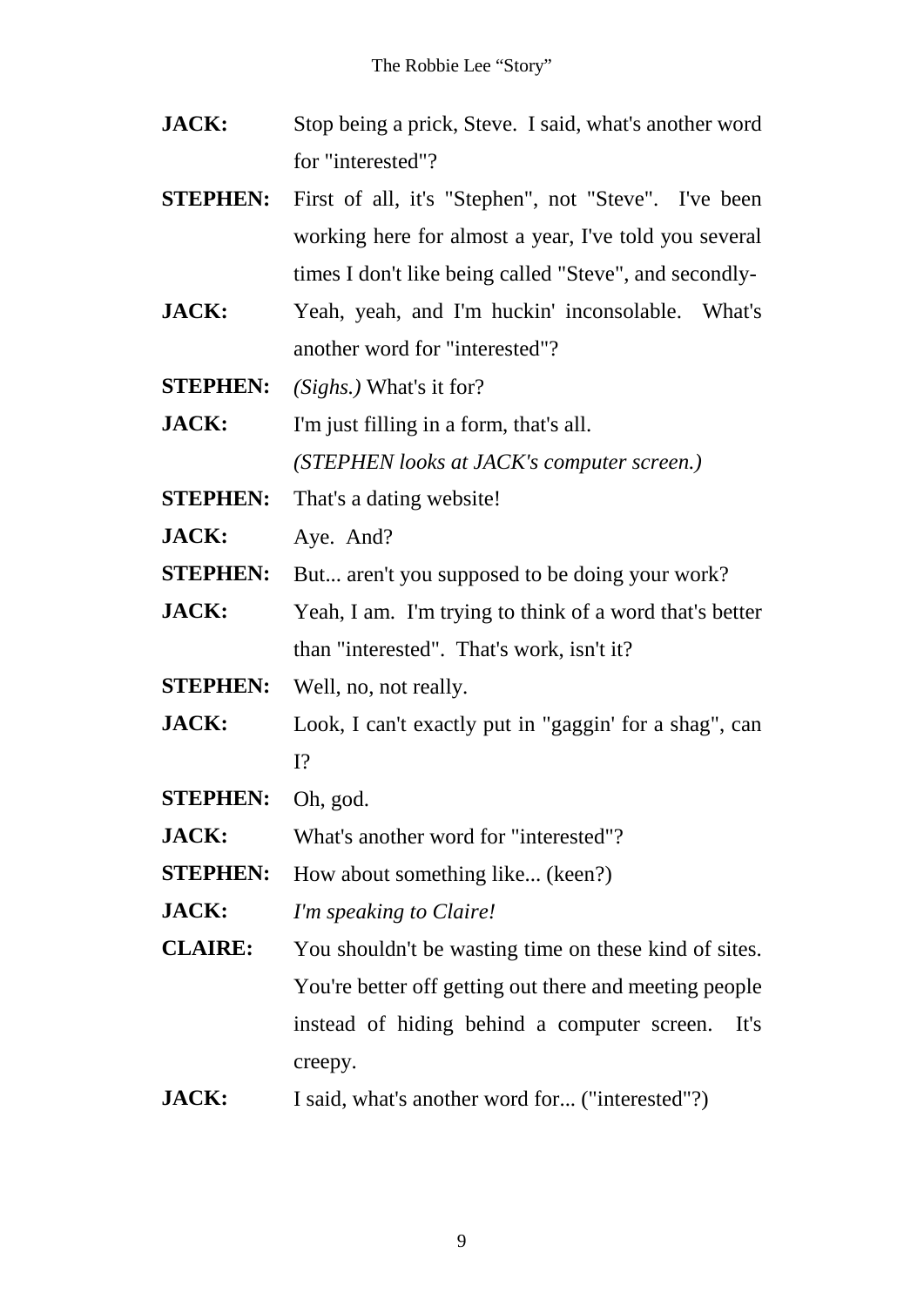- **CLAIRE:** Oh, for goodness' sake, Jack. You're like a broken record. I'd say, maybe, "hoping to find my true love" or, "open to new experiences". Something like that.
- **JACK:** Hmm. Okay.

*(Pause as all three work on their computers.)*

- **CLAIRE:** You do you spell "disembowel"? Is it "dis-IM bowel" or "dis-EM-bowel"?
- **STEPHEN:** It's "dis-EM-bowel".
- **CLAIRE:** Right, okay.
- **STEPHEN:** Why would you want to know something like that? What exactly are you typing?
- **CLAIRE:** It's just something I'm putting together, it's not your concern.
- **STEPHEN:** Yeah, but this is the admin department of a pensions company. What are you working on that requires the word "disembowel"?
- **CLAIRE:** Look, I'm writing something personal that has nothing to do with you or anybody else.

*(STEPHEN looks at CLAIRE's computer screen.)*

- **STEPHEN:** Is that a story you're writing?
- **CLAIRE:** No. It's just... something I like to do, that's all.
- **STEPHEN:** That *is* a story. I recognise some of the characters from that show. Y'know, the one with the people in it.
- **CLAIRE:** Fine! I'm writing some fan fiction. Satisfied?
- **STEPHEN:** No, I'm not. You're meant to be working, not writing stories.

*(PAT enters R.)*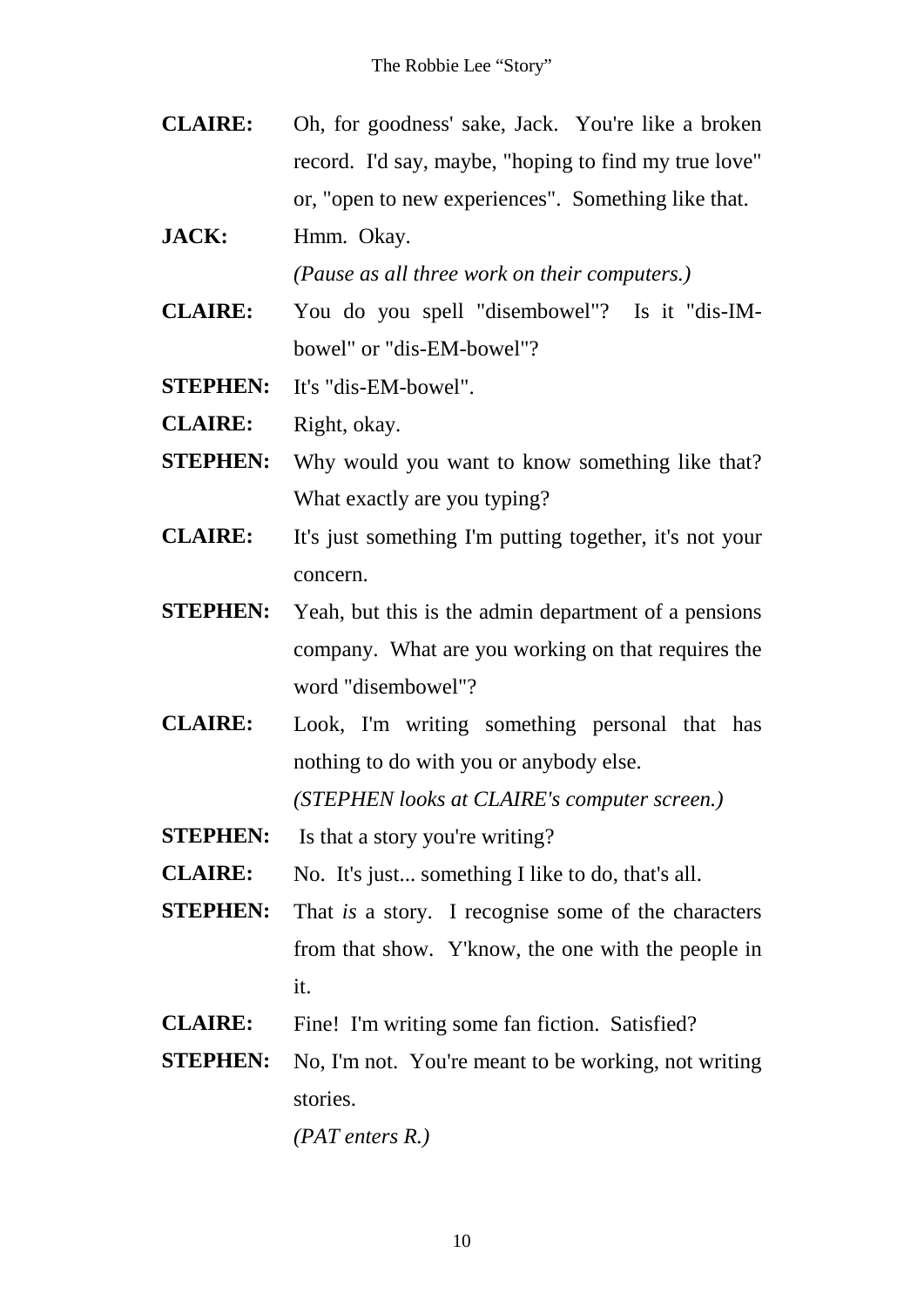What if Pat found you "loafing around", as she calls it?

**PAT:** *Stephen!*

*(STEPHEN gets a fright.)*

Loafing around again, are you? Chatting away to your colleague, causing a distraction when she is trying to get on with her work?

- **STEPHEN:** No, absolutely not, Pat. It's just-
- **PAT:** I do not wish to hear excuses from you, Steve. I've had it up to the eyeballs with your attitude.
- **STEPHEN:** No, it's not that, it's just... they're not working either. He's on a dating website and she's writing fan fiction. That doesn't sound like working to me.
- **PAT:** Really? *(Turns to JACK.)*
- **JACK: Me**? I'm just doing some data entry. *(PAT looks at JACK'S computer screen.)*
- **PAT:** I see. Well, recording the ethnic origins of our clients for statistical purposes won't be done by itself. Very good. What about you, Claire? Are you shirking your duties?
- **CLAIRE:** No, Pat. As you can see, I'm filing correspondences electronically, then I'm going to help Jack out with his data entry.
- **PAT:** Fine. Very good. You know, Steve, it's very worrying that you would think to evade responsibility for your faults and shift the blame onto other people. Those in glass houses should not throw stones.
- **STEPHEN:** No... I mean... well... I thought-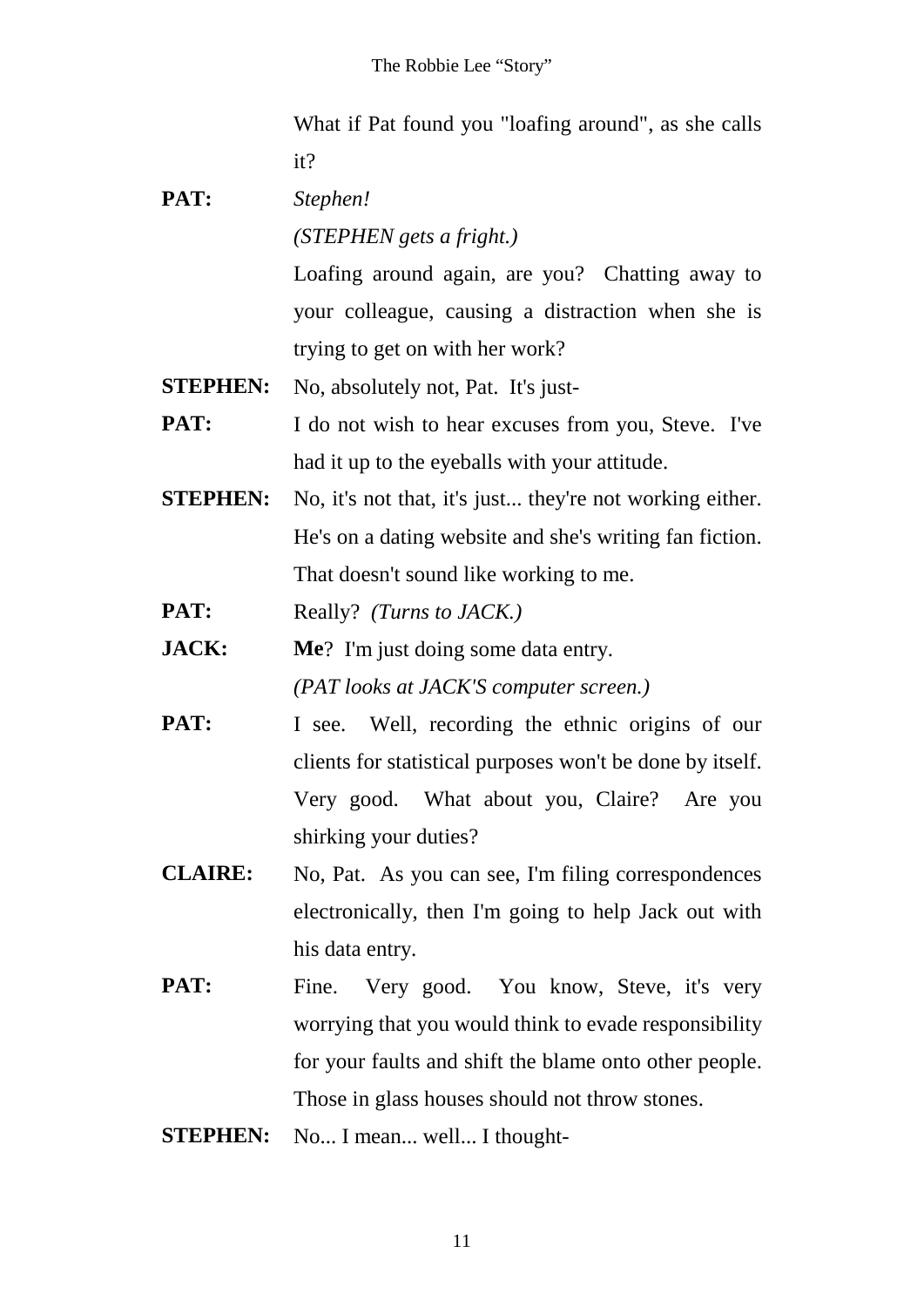- **PAT:** Look, I have had just about enough of you. We will discuss this later. *(She goes to exit R before turning back.)* And if any of you aren't working when you should be, you know what will happen, won't you? *(Exits R.) (STEPHEN sighs deeply.)*
- **JACK:** Fur huck's sake, Steve, will you stop sighing all the time? It's really annoying.

#### **Scene 3**

*Music: The opening titles of a late-night American talk show.*

**VOICEOVER:** Tonight on "The Marl Sprickleglinck Show", Jerry Springer talks about his new reality show. The biggest star on kids television discusses his latest project. And Marilyn Manson will perform his or her new single. But first, let's meet our host, Mr Maaaaaaaaaaaaaaaaaaaaaaaaaaaaaaaaaaaaaaaarl Spriiiiiiiiiiiiiiiiiiiiiiiiiiiiiiiiiiiiiiiiiiiiiiiiiiiiiiickllllllllllllll llllllllllllllllllllllllllllllllllllllllllllllllllegliiiiiiiiiiiiiiiiiiiiiii iiiiiiiiiiiiiiiiiiiiiiiinck!

*(Talk show host MARL SPRICKLEGLINCK enters, waving to the audience and sits behind the desk L.)*

**MARL:** Well howdy partners! So glad you could make it to my show once again. And what a guest list we got for you tonight. We got Mr "Trash TV" himself Jerry Springer talkin' about his new project entitled

12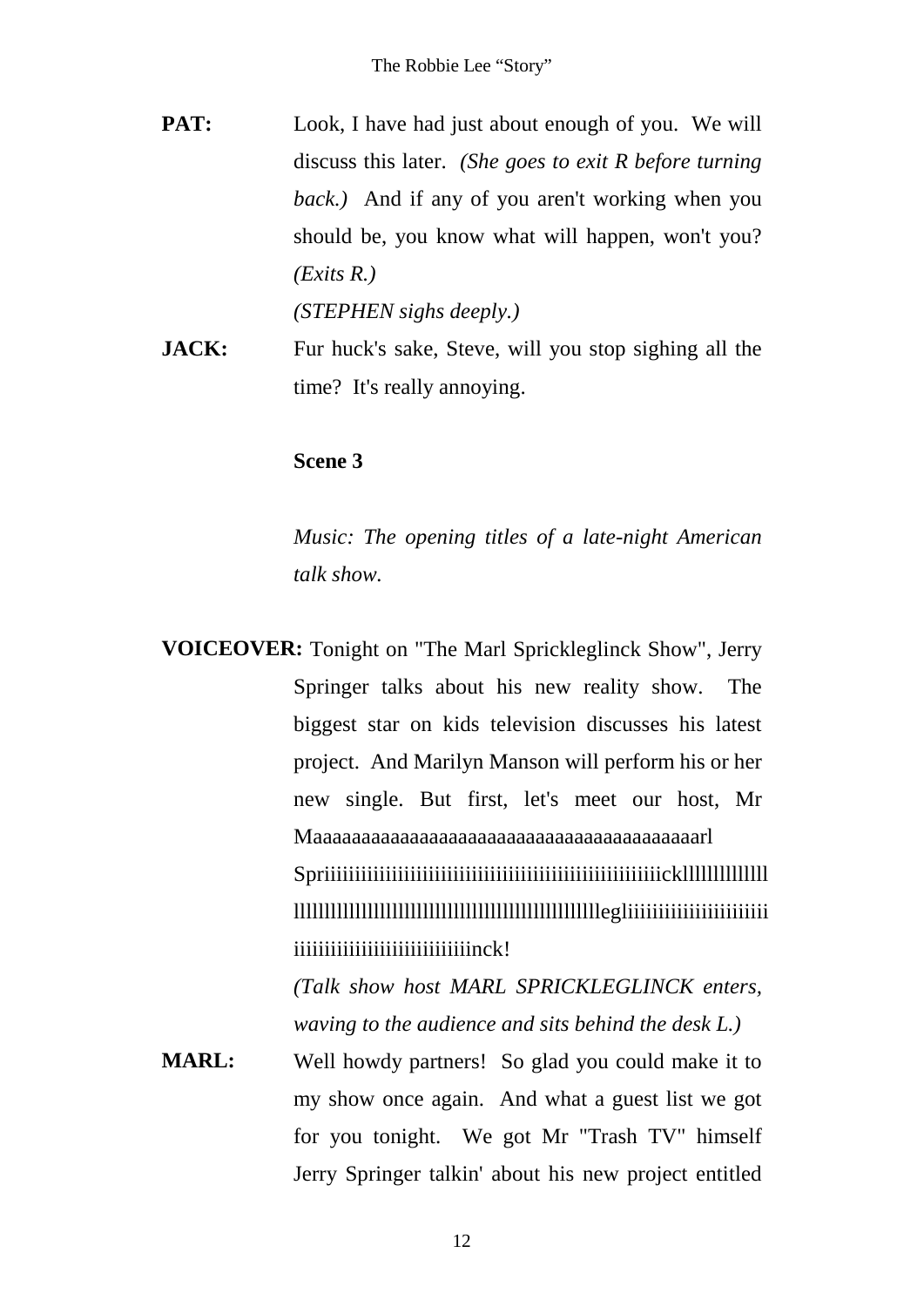"Celebrity Date Rape", a new reality show that allegedly boasts contestants such as David Hasselhoff, Joan Rivers and some guy called... *(consults his notes)* Dean Gaffney, whoever the hell he is. But whatever, Mr Springer's on the show to help lower the levels of taste, morals and decency in American society just that little bit more. But before that, I've great pleasure in welcoming onto the Marl Sprickleglinck show the newest upcoming rising star of American TV, all the way from Edin-boo-row, England, Mr Robbie Lee, folks! C'mon, get in here, ya big lunk!

*(ROBBIE enters L wearing sunglasses with the most ridiculously massive lenses possible. He sits to the right of MARL, a little distance away.)*

Hey there, Robbie. I must say, it's an absolute pleasure to... (meet you for the first time.)

- **ROBBIE:** Wait a minute, Marl. Can I just interrupt you for a moment?
- **MARL:** Uh, sure.
- **ROBBIE:** Thanks. I just wanna say, it's Edin-*burgh!* Not Edin *boo-row*. I don't go around calling Pittsburgh "Pitts *buh-ruh"*. Also, Edinburgh is in *Scotland*, not *England*. It's like saying that New York's a province in Canada. I'm a proud Scotsman... in that my mother's Scottish... but that's not the point.